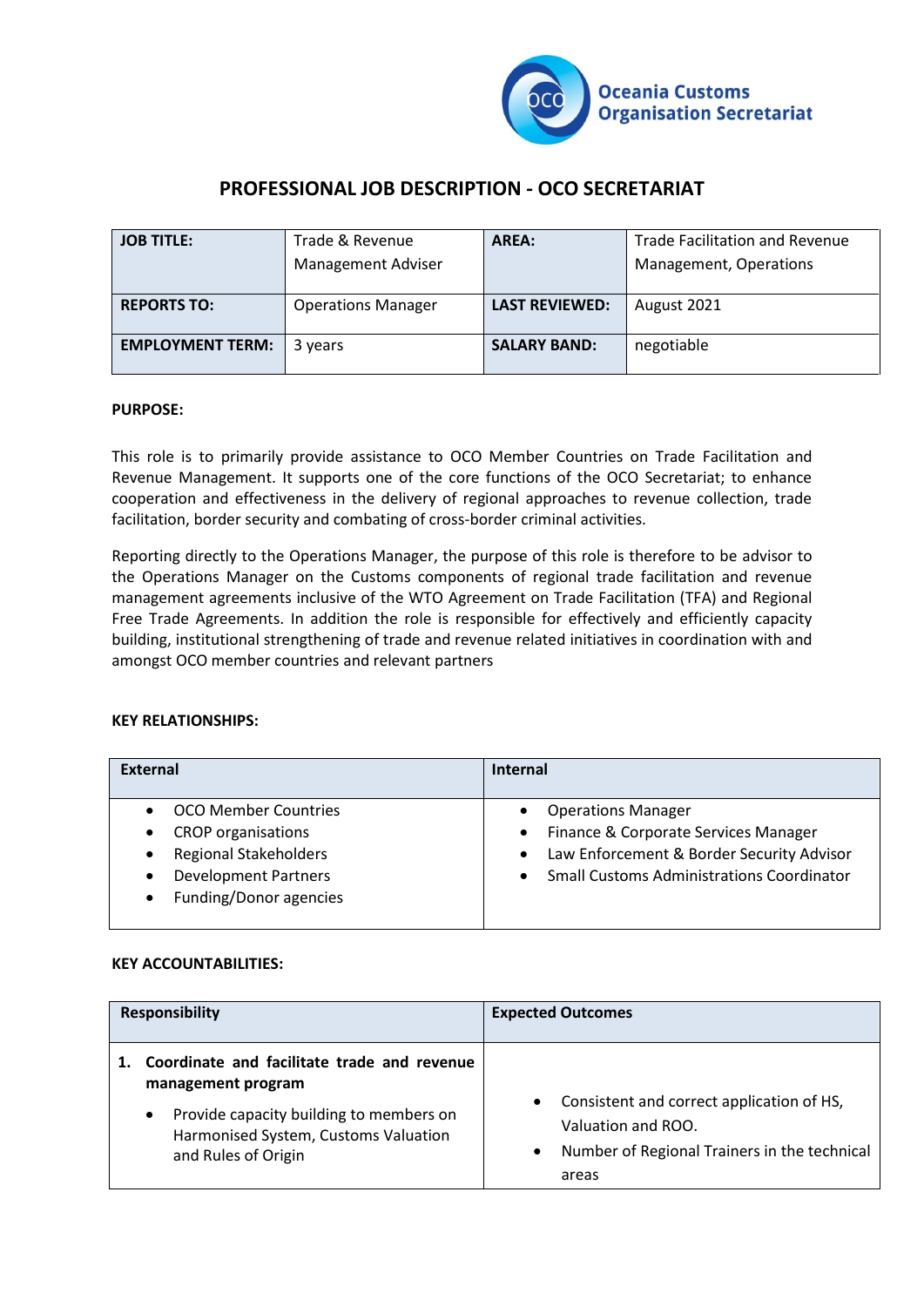|    | Develop and promote guidelines and tools<br>on revenue collection                                                                                                                                                                                                                                                                                                                                                                                            | Members have capacity to use and<br>٠<br>maintain up-to-date HS codes<br>Resources and tools are readily available for<br>members use                                                                                                                                                     |
|----|--------------------------------------------------------------------------------------------------------------------------------------------------------------------------------------------------------------------------------------------------------------------------------------------------------------------------------------------------------------------------------------------------------------------------------------------------------------|-------------------------------------------------------------------------------------------------------------------------------------------------------------------------------------------------------------------------------------------------------------------------------------------|
| 2. | Assist OCO Member States to implement<br>international and regional trade facilitation<br>agreements.<br>Support members to adopt international<br>practices,<br>best<br>agreements<br>and<br>international instruments promoted by<br>the World Customs Organization, World<br>Trade<br>Organization,<br>relevant<br>international organizations.<br>Provide capacity building support to<br>٠<br>members on implementation of regional<br>trade agreements | Capacity building provided to members on<br>trade facilitation activities<br>Effective implementation of customs<br>$\bullet$<br>procedures in TFA and FTAs<br>Effective Implementation of PACER+/EDF<br>$\bullet$<br>activities                                                          |
| 3. | <b>Assist member to improve Customs risk</b><br>management<br>Support<br>the<br>development<br>and<br>implementation of a trader-based post-<br>clearance audit (PCA) system<br>Support<br>the<br>development<br>and<br>implementation of an Authorized Economic<br>Operators (AEO) scheme<br>Provide capacity building in the Risk<br>management framework and related areas                                                                                | Improve collection for PCA System<br>Increase number of AEO established<br>Number of national risk assessment and<br>$\bullet$<br>management framework in place                                                                                                                           |
|    | 4. Provide timely and quality policy advice to<br>OCO members in Customs reforms and<br>modernisation.<br>Support small member administrations to<br>modernise their legislative and regulatory<br>framework<br>Support small member administration on<br>the implementation of digital customs<br>Enhance collaboration between customs<br>and tax administrations                                                                                          | Number of countries in compliance to<br>$\bullet$<br>international customs standards<br>Number of countries with progress on<br>٠<br>reforms initiatives<br>Progress in Number of countries<br>$\bullet$<br>implementing automation<br>Joint Customs and Tax Programs<br>٠<br>implemented |
| 5. | Develop capacity responses for OCO members<br>Monitor and analyse international and<br>regional customs issues, analyse key trends<br>in international and/or regional policies<br>and provide technical advice for                                                                                                                                                                                                                                          | Members Profile updated<br>Improve stakeholder engagement                                                                                                                                                                                                                                 |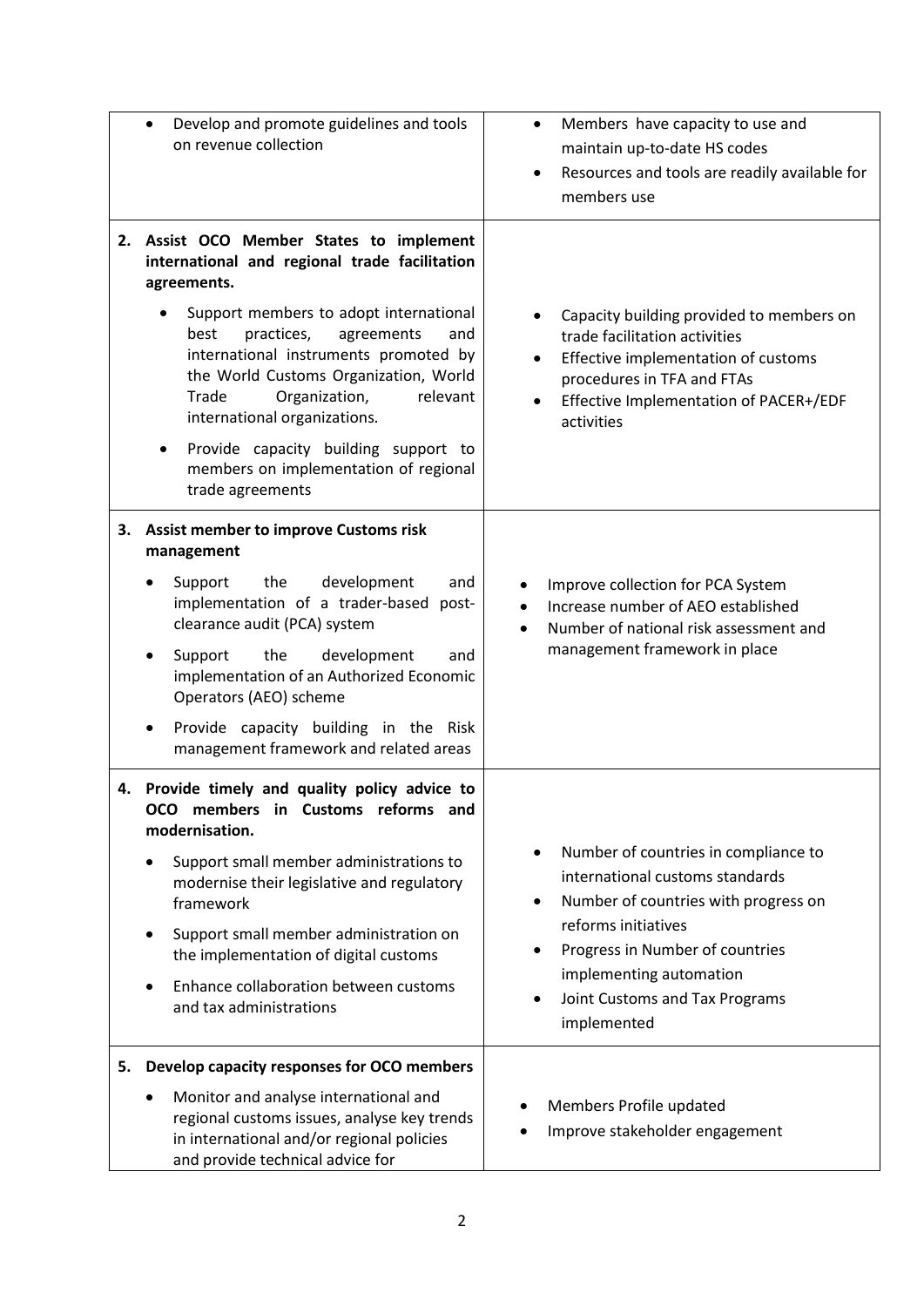| implementation to OCO Management and<br>to members<br>Work with partner organisations (WCO,<br>WTO, ROCB, PIFS, SPC etc) and<br>development partners (DFAT, MFAT, EU<br>etc) to assist members in implementation<br>of trade and revenue program<br>Assist in coordinating Annual Work<br>Program and Budget<br>Assist integration of gender equality into<br>all aspects of the Work Program<br>Assist in the visibility of the trade and<br>revenue program | Increase in collaborative activities with other<br>$\bullet$<br>Agencies - joint workshops with WCO, PIFS<br>etc<br>Trade and Revenue Management issues are<br>always prioritise<br>Integration of gender equality in all of trade<br>٠<br>and revenue activities<br>Annual trade and revenue activities are<br>delivered in a timely coordinated manner<br>Increase visibility in the trade and revenue<br>activities of the OCO Secretariat and<br>members. |
|---------------------------------------------------------------------------------------------------------------------------------------------------------------------------------------------------------------------------------------------------------------------------------------------------------------------------------------------------------------------------------------------------------------------------------------------------------------|---------------------------------------------------------------------------------------------------------------------------------------------------------------------------------------------------------------------------------------------------------------------------------------------------------------------------------------------------------------------------------------------------------------------------------------------------------------|
| <b>Health &amp; Safety</b><br>6.<br>Active contribution to the maintenance<br>of a safe and healthy work<br>environment                                                                                                                                                                                                                                                                                                                                       | OCO health and safety policies and<br>$\bullet$<br>procedures are understood and followed<br>Identified hazards are efficiently and<br>$\bullet$<br>effectively addressed<br>Participation in health and safety audits of<br>$\bullet$<br>work is proactive<br>An understanding of emergency and<br>$\bullet$<br>evacuation procedures is demonstrated                                                                                                        |

# **ORGANISATIONAL CONTEXT:**

| <b>Head of Secretariat</b> | Tier 1 |
|----------------------------|--------|
| Management Team            | Tier 2 |
| This role                  | Tier 3 |

#### **KEY RESULTS AREA:**

The role of the Trade & Revenue Management Advisor encompasses the following major functions or key results area:

- Coordinate and facilitate trade and revenue management program
- Assist OCO Member States to implement international and regional trade facilitation agreements Advisory and Research
- Assist member to improve Customs risk management
- Provide timely and quality policy advice to OCO members in Customs reforms and modernisation.
- Develop capacity responses for OCO members
- Health & Safety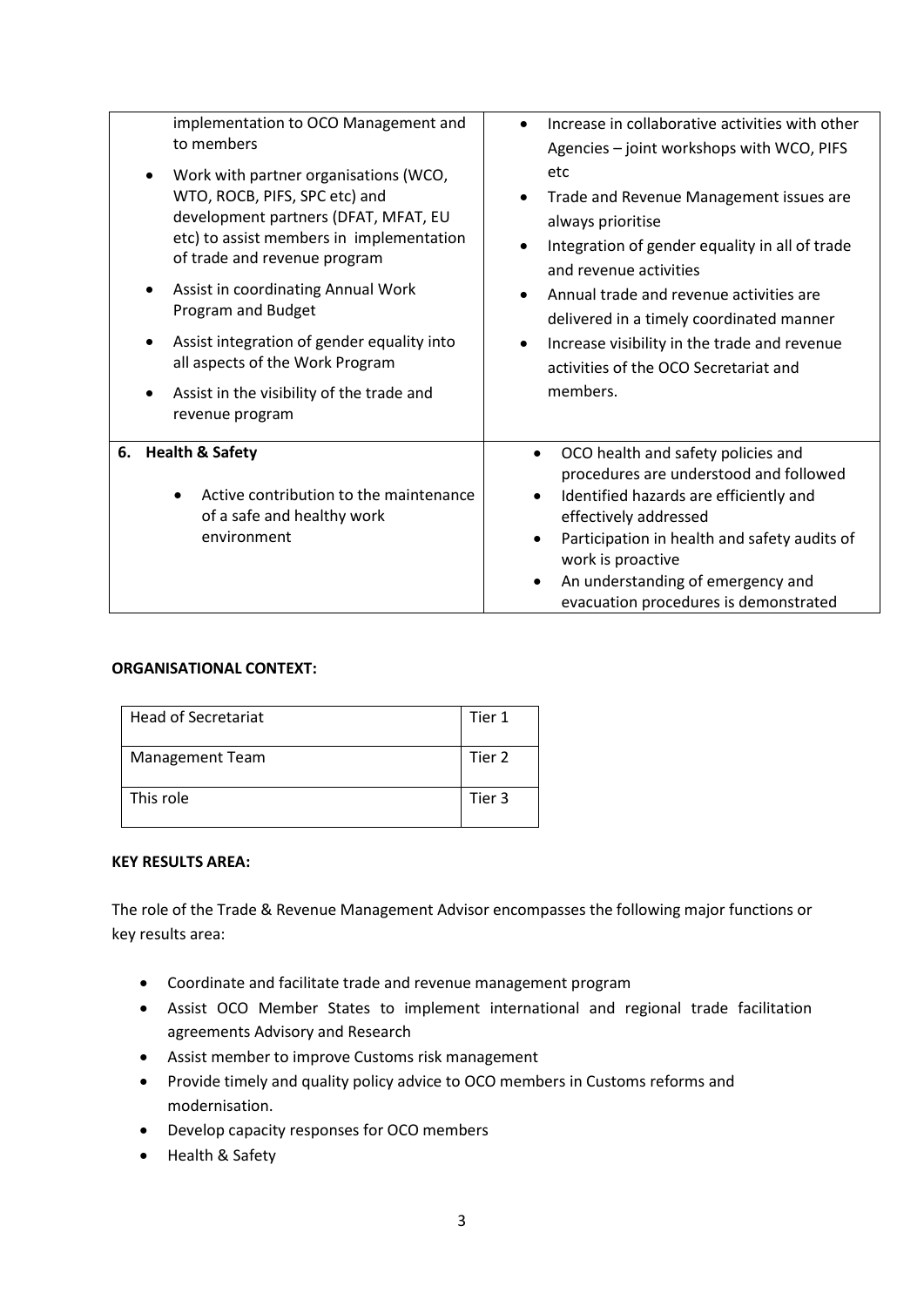This is a position of trust and it is likely you will become aware of sensitive, confidential and private information that must not be disclosed to others – either internally or externally. If material or information is discovered which is inappropriate and contravenes the OCO policies then this should be escalated to your manager immediately.

## **ROLE COMPLEXITY:**

This role may require extensive travelling and staying away from home stations for longer periods. It may also involve exposure to high risk work environment, in particular if the role is required for engagement at national borders within and outside the region.

# **AUTHORITIES:**

| Delegations/Contractual - | To be advised $-$ the level of authority to enter into contracts or<br>negotiations on behalf of the organisation |
|---------------------------|-------------------------------------------------------------------------------------------------------------------|
| Staff -                   | 0.0                                                                                                               |
| Financial -               | Operating to be confirmed                                                                                         |

## **PERSON SPECIFICATION:**

| <b>Mandatory</b>                                                                                                                                                                                                                                                                                                                                                                                                                              | <b>Desirable</b>                                                                                                                                                                                          |  |
|-----------------------------------------------------------------------------------------------------------------------------------------------------------------------------------------------------------------------------------------------------------------------------------------------------------------------------------------------------------------------------------------------------------------------------------------------|-----------------------------------------------------------------------------------------------------------------------------------------------------------------------------------------------------------|--|
|                                                                                                                                                                                                                                                                                                                                                                                                                                               |                                                                                                                                                                                                           |  |
| <b>Formal Qualifications</b>                                                                                                                                                                                                                                                                                                                                                                                                                  |                                                                                                                                                                                                           |  |
| University degree in international trade,<br>Economics, Accounting, Business or related<br>field                                                                                                                                                                                                                                                                                                                                              | Postgraduate qualifications from other relevant<br>disciplines<br>Evidence of previously conducted post-graduate<br>٠<br>research                                                                         |  |
| <b>Knowledge and Experience</b>                                                                                                                                                                                                                                                                                                                                                                                                               |                                                                                                                                                                                                           |  |
| Minimum 10 years 'experience in a<br>customs administration.<br>Demonstrate technical expertise in any of<br>the following subject matters - Tariff,<br>Valuation, Rules of Origin, Customs<br>Legislation<br>In-depth knowledge on international<br>instruments for trade facilitation [e.g. the<br>Revised Kyoto Convention (RKC), the Trade<br>Facilitation Agreement (TFA) of the World<br>Trade Organization (WTO), customs<br>procedure | Experience in trade negotiations at national level<br>and regional<br>Investment background<br>Self-starter and certified Trainer<br>Exposure to high-level meetings<br>Experience in contract management |  |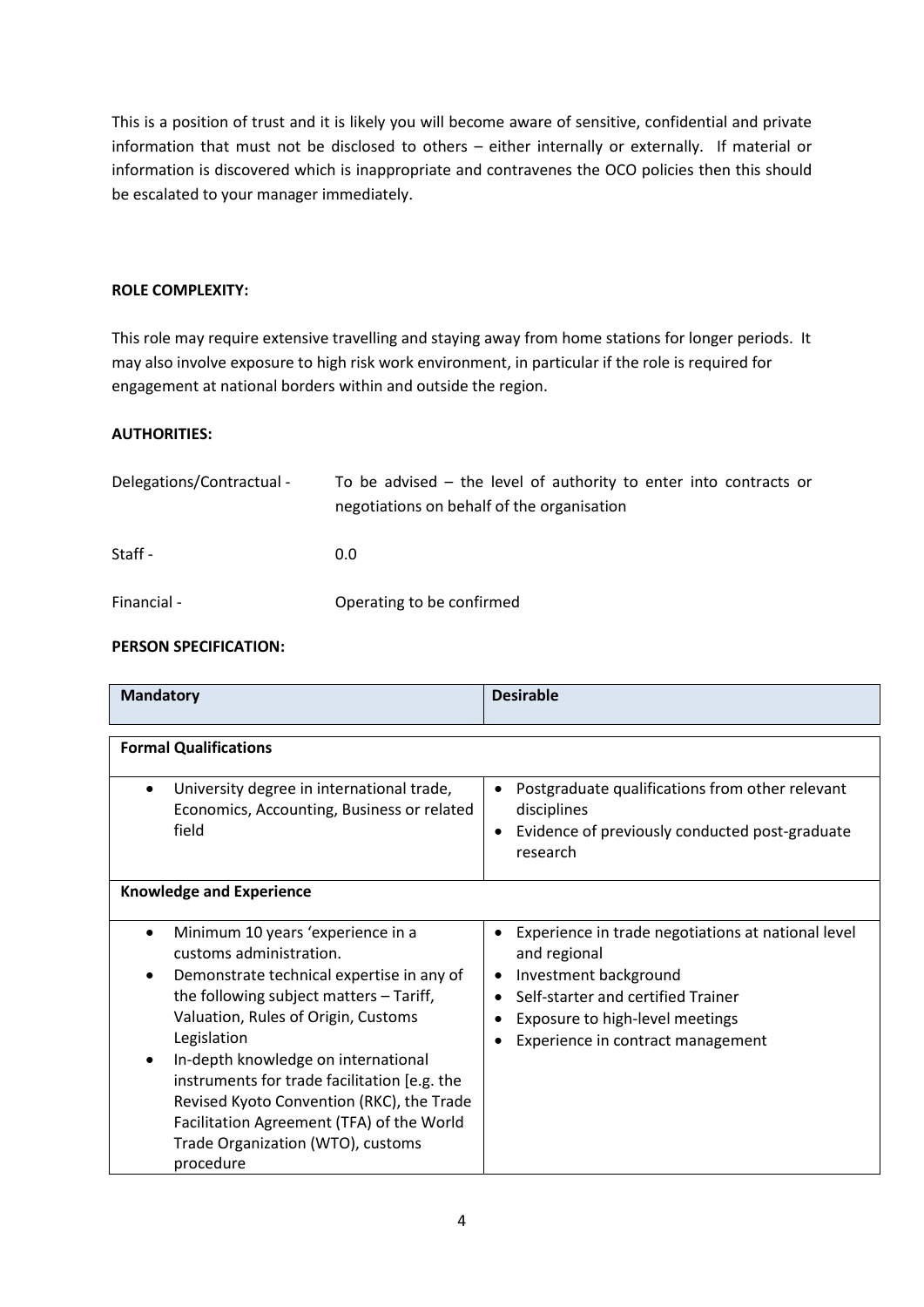| $\bullet$         | Previous experience on conducting<br>training on custom technical matters/trade<br>facilitation at national or regional level<br>Considerable experience in using<br>quantitative methods to evaluate and<br>analyse trade data and draw meaningful<br>conclusions from it |  |
|-------------------|----------------------------------------------------------------------------------------------------------------------------------------------------------------------------------------------------------------------------------------------------------------------------|--|
|                   | Proven ability to design, plan and<br>implement work programs and activities<br>Proven ability to provide high level Policy<br>advice on trade facilitation and revenue<br>management issues                                                                               |  |
| <b>Skills</b>     |                                                                                                                                                                                                                                                                            |  |
| $\bullet$         | skilled<br>establishing<br><b>Highly</b><br>in<br>and<br>maintaining relationships and partnerships<br>with a wide range of internal and external<br>stakeholders and the view to building<br>strong relationships;                                                        |  |
|                   | High level knowledge and experience<br>related to Trade Facilitation in a Customs<br>agency;                                                                                                                                                                               |  |
|                   | Strong research, analytical and report<br>writing skills;                                                                                                                                                                                                                  |  |
| $\bullet$         | Demonstrated capacity development skills;<br>Higher level of computer literacy;                                                                                                                                                                                            |  |
|                   | Exhibit excellent English language<br>communication skills both written and<br>verbal;                                                                                                                                                                                     |  |
|                   | Proven planning and organisational skills;<br>Self-management skills (organisation and<br>time management);                                                                                                                                                                |  |
|                   | Ability to work well within a team;                                                                                                                                                                                                                                        |  |
|                   | Ability to work under strict guidelines.                                                                                                                                                                                                                                   |  |
| <b>Attributes</b> |                                                                                                                                                                                                                                                                            |  |
|                   | A positive 'can do' attitude                                                                                                                                                                                                                                               |  |
|                   | A team player<br>Trustworthy with advanced level of both                                                                                                                                                                                                                   |  |
|                   | personal and professional integrity                                                                                                                                                                                                                                        |  |
|                   | High level of motivation                                                                                                                                                                                                                                                   |  |
|                   | Ability to learn and adapt quickly                                                                                                                                                                                                                                         |  |
|                   | Ability to make sound decisions and                                                                                                                                                                                                                                        |  |
|                   | reasoned recommendations                                                                                                                                                                                                                                                   |  |
|                   | Willingness to travel and work within the                                                                                                                                                                                                                                  |  |
|                   | Pacific Region even for an extended period<br>under challenging conditions                                                                                                                                                                                                 |  |